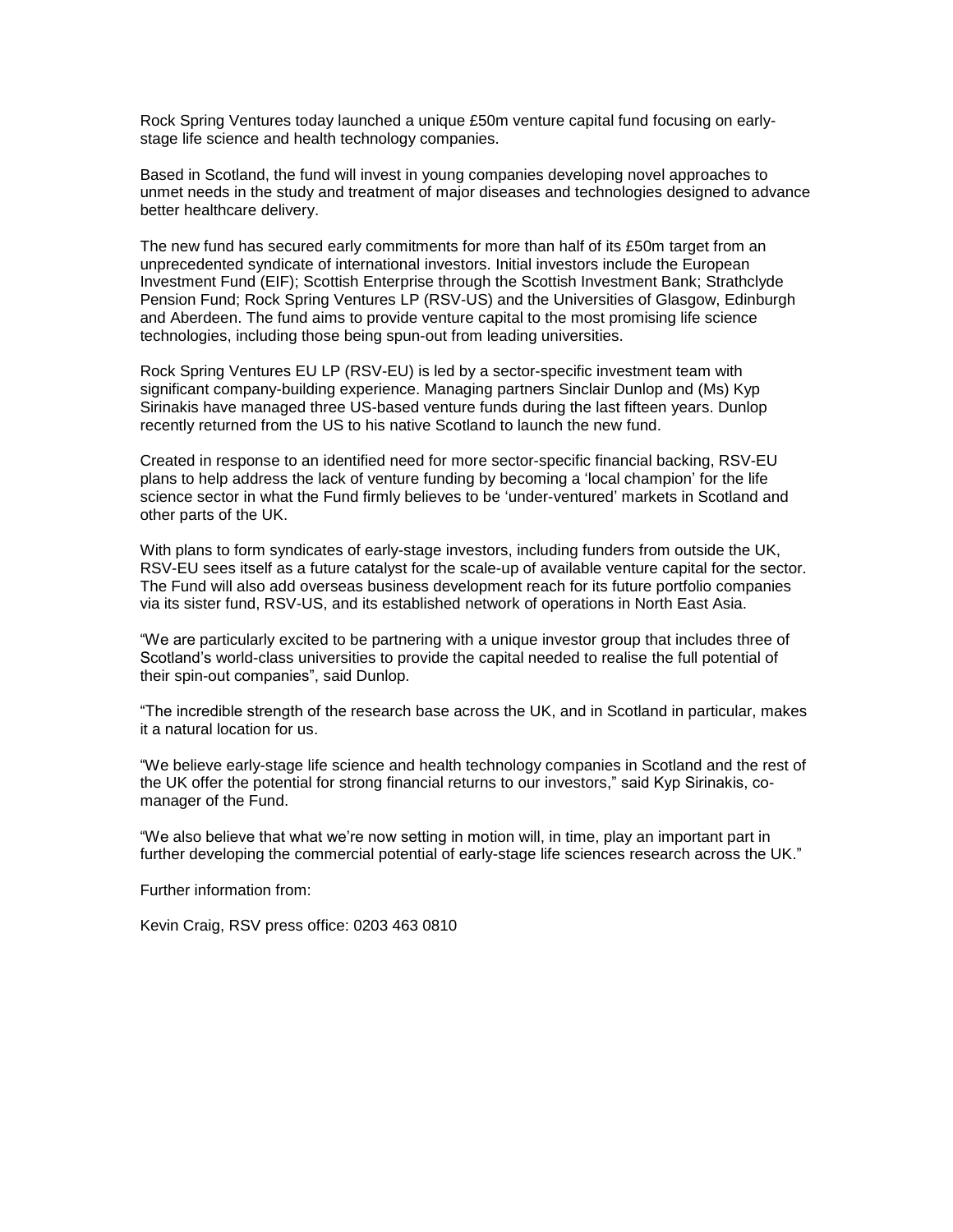## *Comments from each partner:*

**Kerry Sharp, acting head of the Scottish Investment Bank, said:** "The lack of access to capital is having a profound effect on life sciences companies and their ability to grow. We commissioned a study that showed Scottish companies in particular are having a hard time finding the finance they need. This new fund represents a unique opportunity for us to support the sector in Scotland.

"The fact that RSV has chosen to base its operations here shows great confidence in the Scottish life sciences sector and the people and organisations working in it. We're very pleased to be working with them in helping it to grow."

*Contact for further information from Scottish Enterprise:*  Joan Grady at [joan.grady@scotent.co.uk](mailto:joan.grady@scotent.co.uk) **T:** 0141 242 8338 **M:** 07825 720886

**Chair of Strathclyde Pension Fund, Cllr Paul Rooney, said:** "Many of our local firms have strong business plans, ideas and investment potential. They need backers that are prepared to take that on and support them.

"By investing in this sort of fund, we can make sure we are offering what businesses tell us they can't get elsewhere - and we can help them flourish in a difficult climate.

"It is good for our universities, good for our members and it is good for jobs and the Glasgow economy."

*Contact for further information from Strathclyde Pension Fund::* Colin MacKenzie at [colin.mackenzie@glasgow.gov.uk](mailto:colin.mackenzie@glasgow.gov.uk) **T:** 0141 287 0930 **M:** 07766697387

**Professor Sir Timothy O'Shea, University of Edinburgh Principal, said:** "The University of Edinburgh is a world leader in life sciences research and has an international reputation as a launch pad for new technology-based companies.

"We look forward to working closely with Rock Spring Ventures over the coming years, as well as other venture capital funds, so that more of our excellent life sciences spin-out and start-up companies secure the sort of investment they require to deliver an impact on the international stage.

"Those companies' achievements will ensure that more of the University's life sciences research transfers from the laboratory towards benefiting society and the Scottish economy."

*Contact for further information from University of Edinburgh:*  Norval Scott on [norval.scott@ed.ac.uk,](mailto:norval.scott@ed.ac.uk) **T:** 0131 6502246 **M:** 07791 355 809

**Professor Steve Beaumont, Vice Principal Research and Enterprise at the University of Glasgow, said:** "We're pleased to be partnering with the Universities of Aberdeen and Edinburgh to support Rock Spring Ventures.

"Scotland's life science expertise is admired around the world and we're confident Rock Spring Ventures will provide cutting-edge bioscience spinouts with the early-stage assistance they need to reach their full potential."

*Contact for further information from University of Glasgow:*